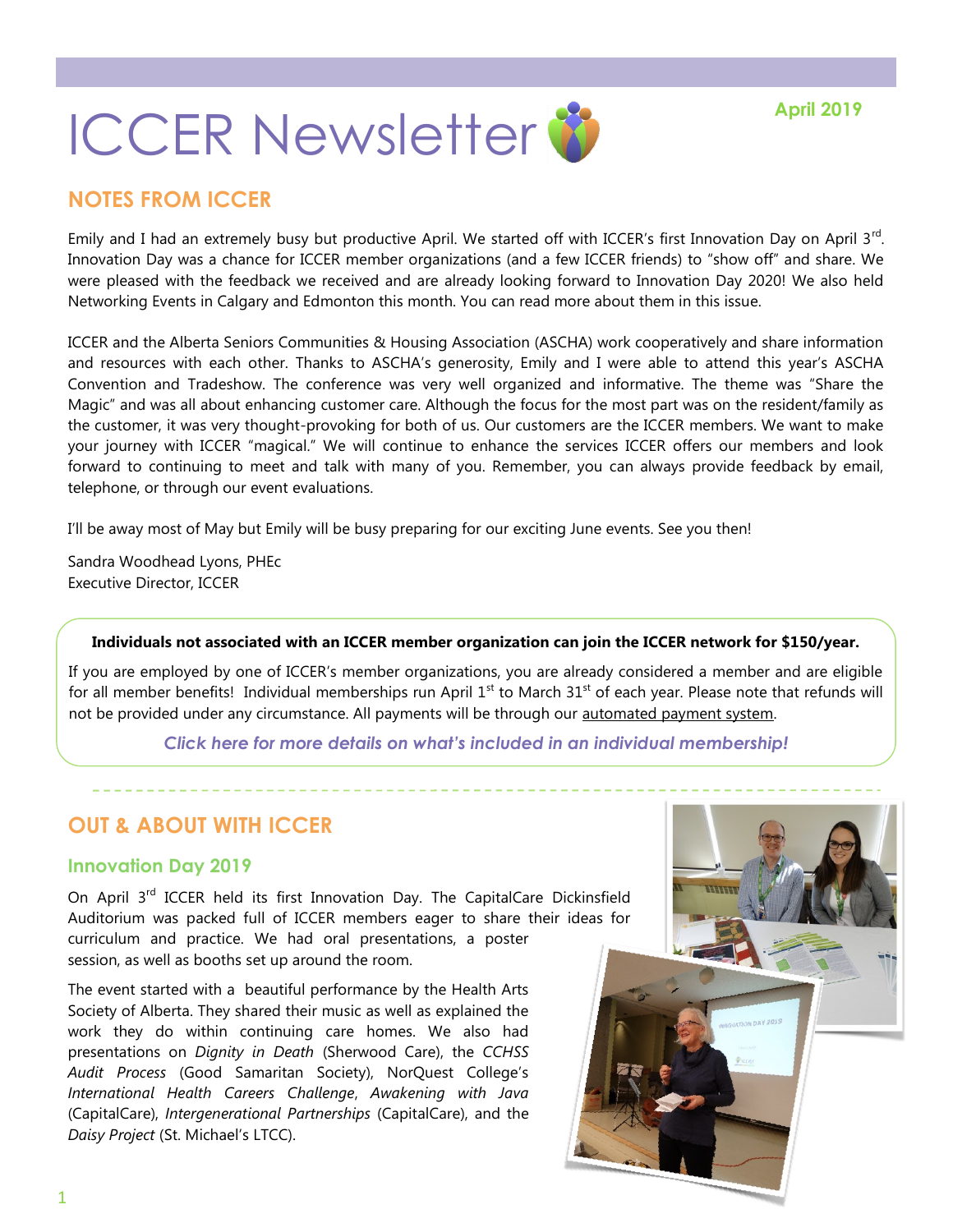# **OUT & ABOUT WITH ICCER CONT'D**

The poster session included information from ICCER member organizations on the various initiatives they have been involved in. CapitalCare shared their quality improvement project targeted at reducing falls, while St. Michael's LTCC provided information on a SCOPE study on falls. We also had a poster by the U of A's Faculty of Nursing on their smartNursing program. Sandra and Emily created posters on ICCER's work on resident/family engagement and palliative and end-of-life care in continuing care.



Display booths provided an opportunity for members to participate in

Virtual Reality (NorQuest College) and the VirtualGym (University of Alberta). ASCHA's booth included an interactive display of their Learning Centre for Senior Living. CapitalCare staff showed off their work on expressive arts participation programming and Connect Corner, and Sherwood Care had resources for members on their Dignity in Death process. Cardinal Health was also present to share some of the innovative tools they have for care. Information was presented on *My Tools 4 Care— In Care*, a site to support family and friend carers of persons living with dementia in a care home. PhD Candidate (Faculty of Rehab Med, U of A) Noelannah Neubauer shared her research on guidelines for persons with dementia at risk for getting lost.

Overall, Innovation Day 2019 was a great success! Our members expressed their excitement over the opportunity to connect with one another and exchange their knowledge and resources.



## **SIGN-UP FOR FUTURE EVENT INVITATIONS!**

**click on the link** to be added to our distribution list!

**[Click here to subscribe!](https://visitor.r20.constantcontact.com/manage/optin?v=001MqUcqqvjwLD850nipaor0HtdI1Y9d8ED2u9ivDzRV7Gp5uTyf2p54vfsufOQXL7BcGZnnLM-9yRAw3TIqncd_CNV4yZzfE9gE8XUs-KE6So%3D)**

### **Networking Events**

On April  $8<sup>th</sup>$  we had a road trip to Calgary. Lara Pinchbeck, who spoke at both the Calgary and Edmonton events, travelled with us. At Bow Valley College we were joined by Amanda Weightman, Catherine Robertson and Rocky Wallbaum. They shared information from their work done on the Calgary LGBT+ Seniors Housing Needs Assessment, including how to create inclusive housing for LGBT+ seniors. In her presentation, Lara discussed elements of universal design that impact someone's invisible disabilities.

The Edmonton Networking Event was held on April  $11<sup>th</sup>$  at Shepherd's Care Kensington. Eric Storey shared information on the concerns that many...

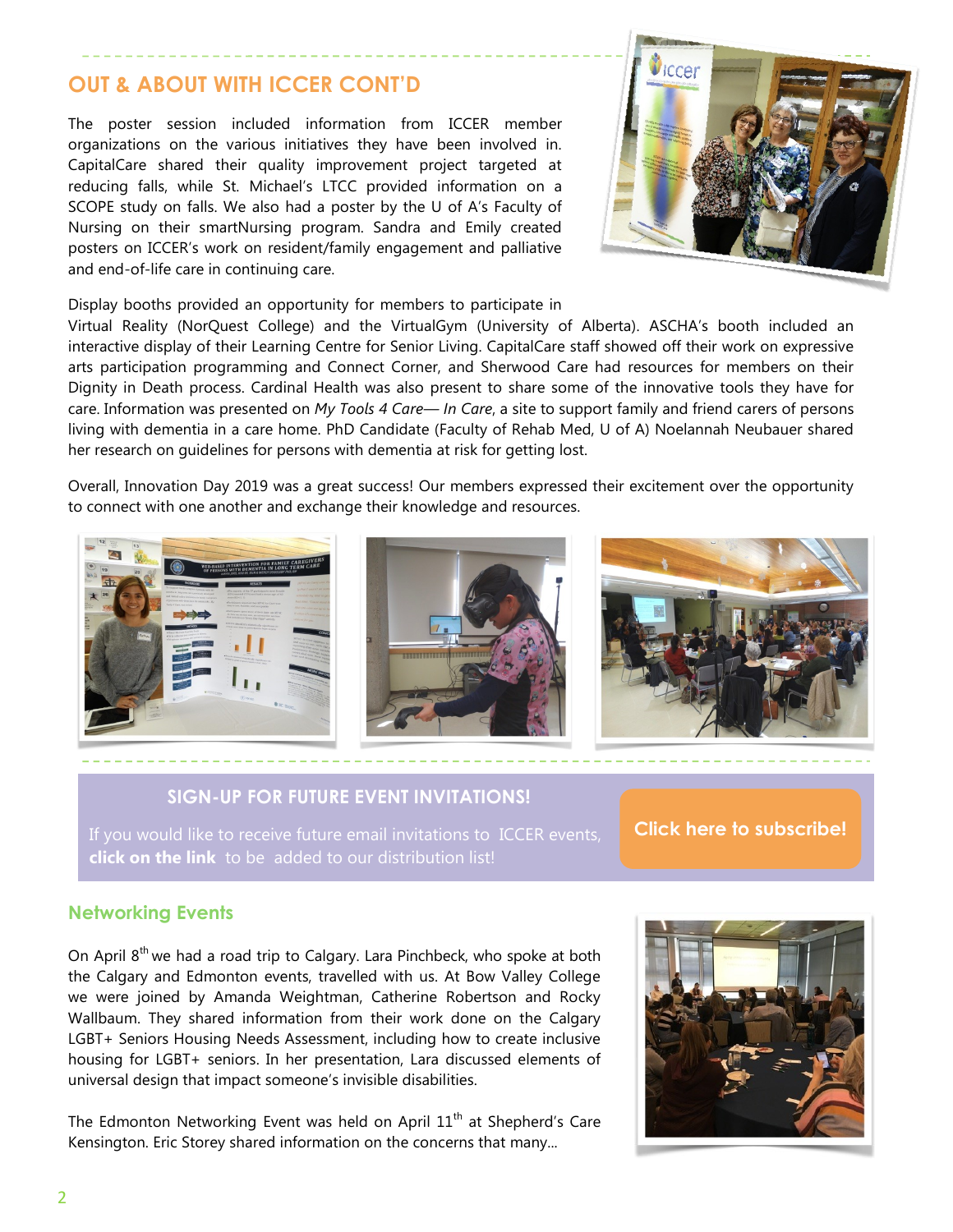

LGBTQ2S+ seniors have as a result of their lived experiences, and the steps that can be taken to provide safe and inclusive housing, care and programming.

*[Click here to read more about this and past ICCER](http://iccer.ca/speednetwork.html)  [Networking Events and view presentation slides on](http://iccer.ca/speednetwork.html)  [our website!](http://iccer.ca/speednetwork.html)*

# **REGISTER NOW!**

## **ICCER Networking Events**

In June we will have Dr. Megan Strickfaden (Department of Human Ecology, University of Alberta) showing and discussing *"Giving voice to older adults through co-created films: Learning how designed things can support the aging process."* 

These events will focus on the intensive, intergenerational and meaningful process of creating five illustrated films with older adults, caregivers, staff, students and a filmmaker who worked to communicate how designed things can support the aging process. Thirty-two resident artists (ages 60-101) were given voice through the development of a variety of media including visuals and spoken word. **The films produced are geared towards those who are (or are training to be) formal or family/friend caregivers to encourage them to think about how designed things can support the aging process.** To date the films have been watched and accumulated a total of 1,038 times in eight countries (Canada, USA, Australia, Sweden, France, Israel, Russia & Brazil). Films will be viewed and discussed during the event!

#### **Note: these events are** *free* **for ICCER organizational and individual members! The cost is \$50/person for non -members to attend.**

#### *Click on the dates below for more information and to register!*

- **[Tuesday, June 4, 2019 in Edmonton](http://events.constantcontact.com/register/event?llr=hnncpkfab&oeidk=a07eg9zy1xw34bbb0bc)**
- **[Monday, June 10, 2019 in Calgary](http://events.constantcontact.com/register/event?llr=hnncpkfab&oeidk=a07ega06qxc413c3bc8)**

# **SAVE THE DATE!**

## **Collaborative Practice Discussions**

*Restraints—What's the Latest?* The AH Continuing Care Health Service Standard #16: Restraint Management and Secure Spaces continues to cause concern and confusion among care providers. ICCER members are invited to attend a Collaborative Practice Discussion to discuss how our organizations can meet the Standard while maintaining best practice and person-centred care for residents.

Additional information to come! We will also share resources ahead of time with those who register to attend the session. *Remember—Collaborative Practice Discussions are only open to ICCER member organizations!*

- **Tuesday, June 11, 2019 in Calgary**
- **Wednesday, June 12, 2019 in Edmonton**